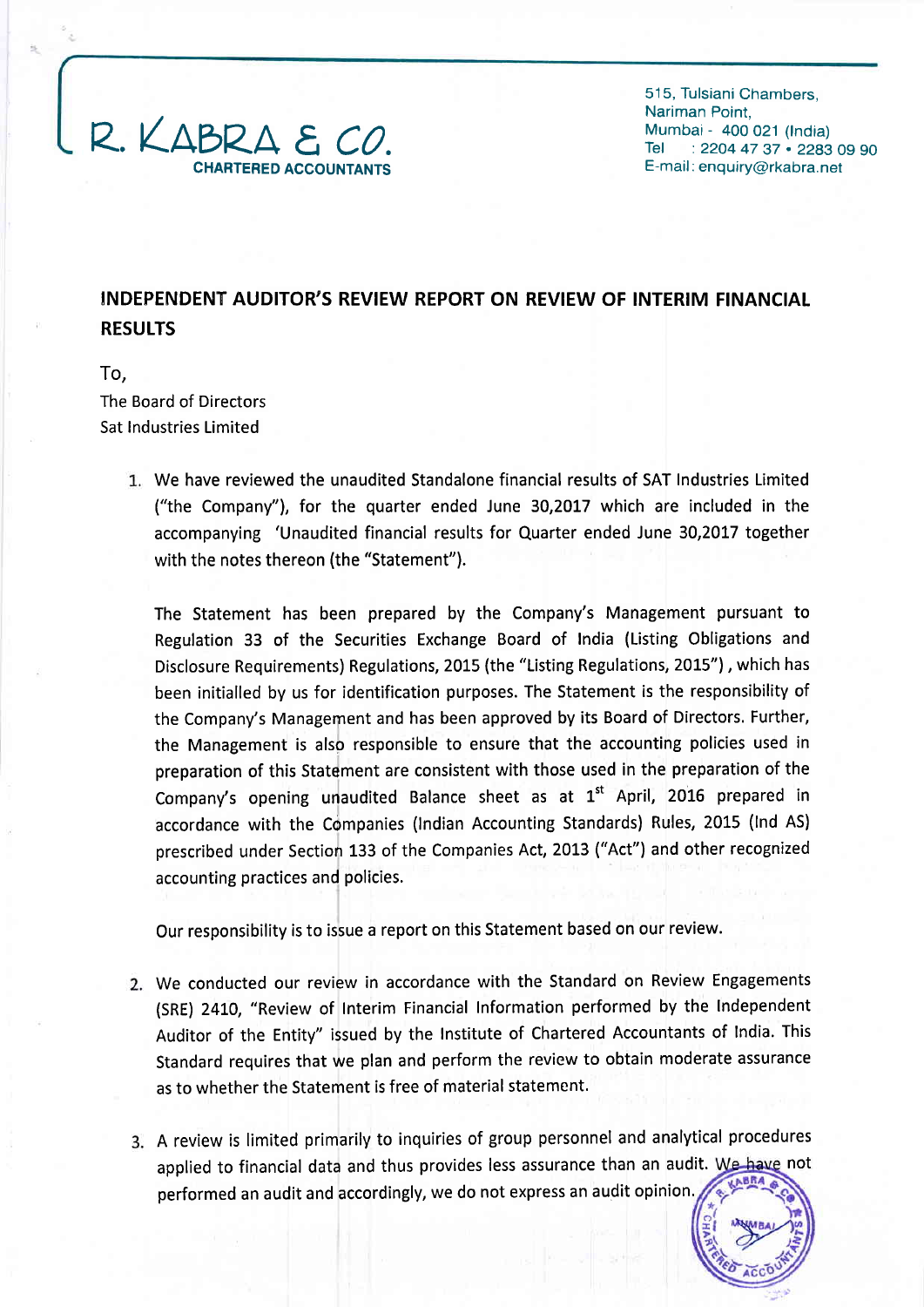- 
- 4. We draw attention to the following matters:<br>(a) Note 2 to the Statement which states that the Company has adopted Ind AS for the
- financial year commencing from April 1, 2017 and accordingly, the Statement has been<br>prepared by the Company's Management in compliance with Ind AS.<br>(b) We were neither engaged to review, nor have we reviewed the comparati the Statement for the quarter ended June 30, 2016. As set out to the Statement, these figures have been furnished by the Management.
- (c) All the Equity lnstruments are not valued at Fair Value through profit & Loss or Fair Value through Other Comprehensive Income as required by Ind AS 109.
- 5. Basis for Qualified Conclusion

As per Ind AS 109 Financial lnstruments requires all Equity Investments to be measured at Fair Value. Equity Instruments which are held for trading are required to be classified as at Fair Value through Profit & Loss. For all other Equity Instruments the entity can make an irrevocable option to classify the same as at Fair Value through other Comprehensive lncome; instead of Fair Value through profit & Loss. The company has valued Unquoted Equity Investments other than investments in subsidiaries and associates (measured at cost as per lnd AS) at cost as the company was not able to determine the fair value of the same. lt will be determined at the year end.

6. Based on our review conducted as above, except for the above point 5 nothing has come to our attention that causes us to believe that the Statement has not been prepared in all material respects in accordance with Ind AS and other recognized accounting practices and policies, and has not disclosed the information required to be disclosed in terms of Regulation 33 of the Listing Regulations, 2015 including the manner in which it is to be disclosed, or that it contains any material misstatement.

Our conclusion is qualified in respect of point 5 above.

For R Kabra & Co. Chartered Accountants FRN: 104502W

- Deepa Rathi Partner M No:104808

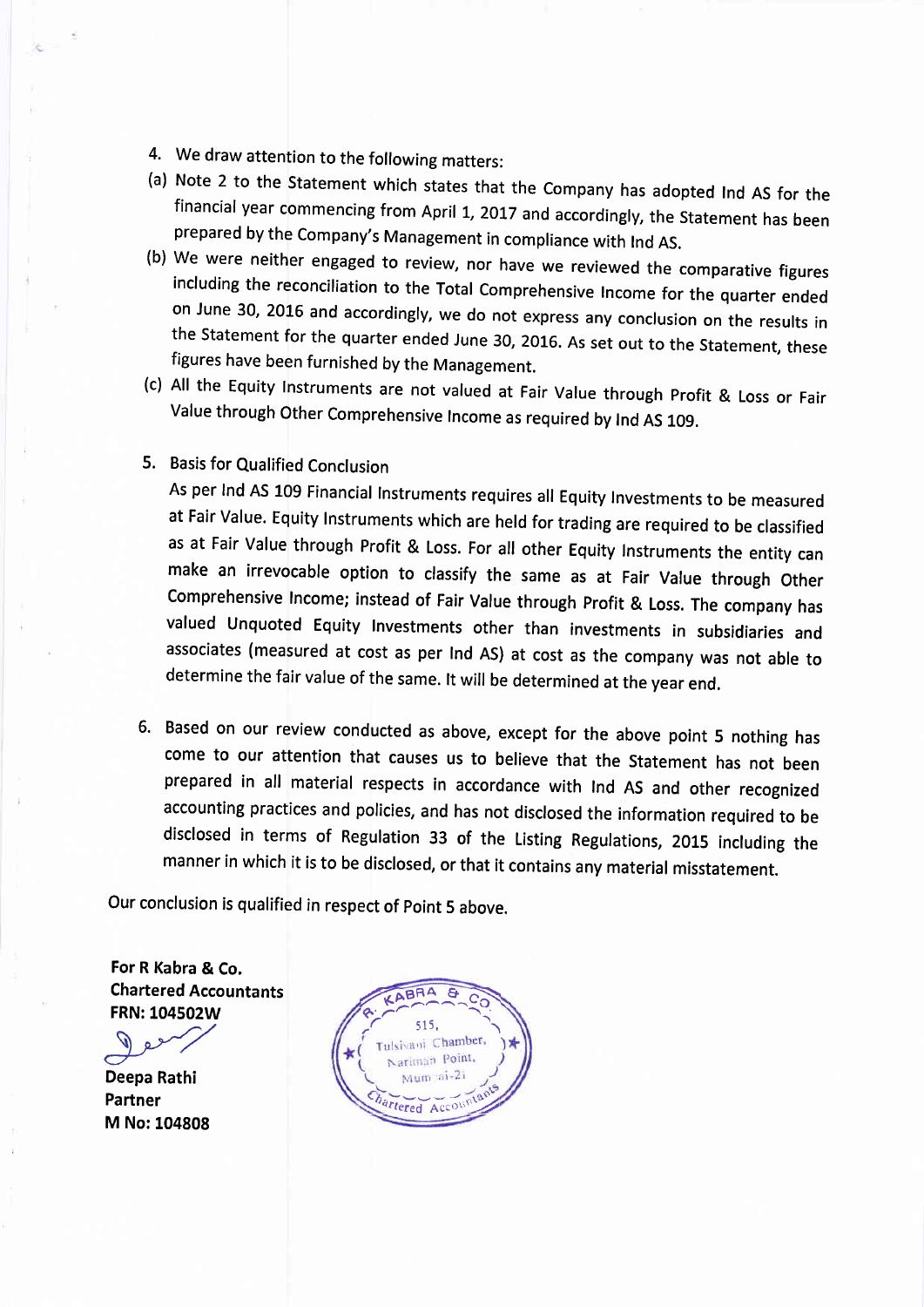#### SAT INDUSTRIES LIMITED

 $\hat{\mathcal{N}}$ 

#### Regd. Office: 41-B Wing, Mittal Tower, Nariman Point, Mumbai - 400 021. CIN: L25199MH1984PLC034632 Email: sil@mtnl.net.in website: www.satgroup.in

## STATEMENT OF STANDALONE UNAUDITED FINANCIAL RESULTS FOR THE QUARTER ENDED 30TH JUNE, 2017

|             | (Rs. in lakhs)                                                 |                              |                              |
|-------------|----------------------------------------------------------------|------------------------------|------------------------------|
|             | <b>Particulars</b>                                             | Quarter ended<br>on 30.06.17 | Quarter ended<br>on 30.06.16 |
|             |                                                                | <b>Unaudited</b>             | <b>Unaudited</b>             |
| I           | Revenue from operations                                        |                              |                              |
| $\rm II$    | Other income                                                   | 1,610.18<br>84.02            | 1,568.99                     |
| $\rm III$   | Total Revenue (I+II)                                           | 1,694.20                     | 25.25<br>1,594.24            |
|             |                                                                |                              |                              |
| IV.         | Expenses:                                                      |                              |                              |
|             | Cost of Materials consumed                                     |                              |                              |
|             | Purchases of Stock-in-Trade                                    | 1,545.83                     | 1,544.99                     |
|             | Changes in inventories of finished goods                       |                              |                              |
|             | work-in-progress and Stock -in-Trade                           |                              |                              |
|             | Employee benefits expense                                      | 15.97                        | 11.32                        |
|             | Finance costs                                                  | 4.03                         |                              |
|             | Depreciation and amortization expense                          | 2.61                         | 1.75                         |
|             | Other expenses                                                 | 15.46                        | 9.76                         |
|             | <b>Total expenses</b>                                          | 1,583.90                     | 1,567.82                     |
|             |                                                                |                              |                              |
| V.          | Profit before exceptional                                      |                              |                              |
|             | items and tax (III-IV)                                         | 110.30                       |                              |
| VI.         | <b>Exceptional</b> items                                       |                              | 26.42                        |
|             | Prov. For Diminution in Value of Investments written back      |                              |                              |
|             |                                                                |                              |                              |
| VII         | Profit/(loss) before tax (V-VI)                                | 110.30                       | 26.42                        |
| <b>VIII</b> | Tax expense :                                                  |                              |                              |
|             | $(1)$ Current tax                                              | 25.00                        |                              |
|             | (2) Excess Provision for tax in earlier year written off       |                              |                              |
|             | (3) Deferred tax                                               | 0.98                         | 2.74                         |
| IX          | Profit/(loss)for the period from continuing operation (VII-    |                              |                              |
|             | VIII)                                                          | 84.32                        | 23.68                        |
| $\mathbf X$ | Profit/(Loss) from discontinued operations.                    |                              |                              |
| XI          | Tax expense of discontinued operations                         |                              |                              |
| XII         | Profit/(loss) from discontinued operation (X-XI)               |                              |                              |
| XIII        | Profit/(loss) for the period (IX+XII)                          | 84.32                        | 23.68                        |
| XIV         | Other Comprehensive Income                                     |                              |                              |
|             | A(i) Item that will not be reclassified to profit or loss      |                              |                              |
|             | (ii) Income tax relating to item that will not be reclassified |                              |                              |
|             | to profit or loss                                              |                              |                              |
|             | B(i) Item that will be reclassified to profit or loss          |                              |                              |
|             | (ii) Income tax relating to item that will be reclassified to  |                              |                              |
|             | profit or loss                                                 |                              |                              |
| XV          | Total Comprehensiv Income for the period (XIII+XIV) (          |                              |                              |
|             | Comprising profit (loss) and other Comprehensive Income        |                              |                              |
|             | for the period)                                                |                              |                              |
| XVI         | Earnings per equity share: (for continued Operation):          | 84.32                        | 23.68                        |
|             | $(1)$ Basic                                                    |                              |                              |
|             | (2) Diluted                                                    | 0.08                         | 0.04                         |
| XVII        | Earnings per equity share: (for discontinued Operation):       | 0.08                         | 0.04                         |
|             |                                                                |                              |                              |
|             | $(1)$ Basic                                                    |                              |                              |
|             | (2) Diluted                                                    |                              |                              |
| <b>XVII</b> | Earnings per equity share: (for discontinued $\&$ continuing   |                              |                              |
|             | operations)                                                    |                              |                              |
|             | $(1)$ Basic                                                    | 0.08                         | 0.04                         |
|             | (2) Diluted                                                    | 0.08                         | 0.04                         |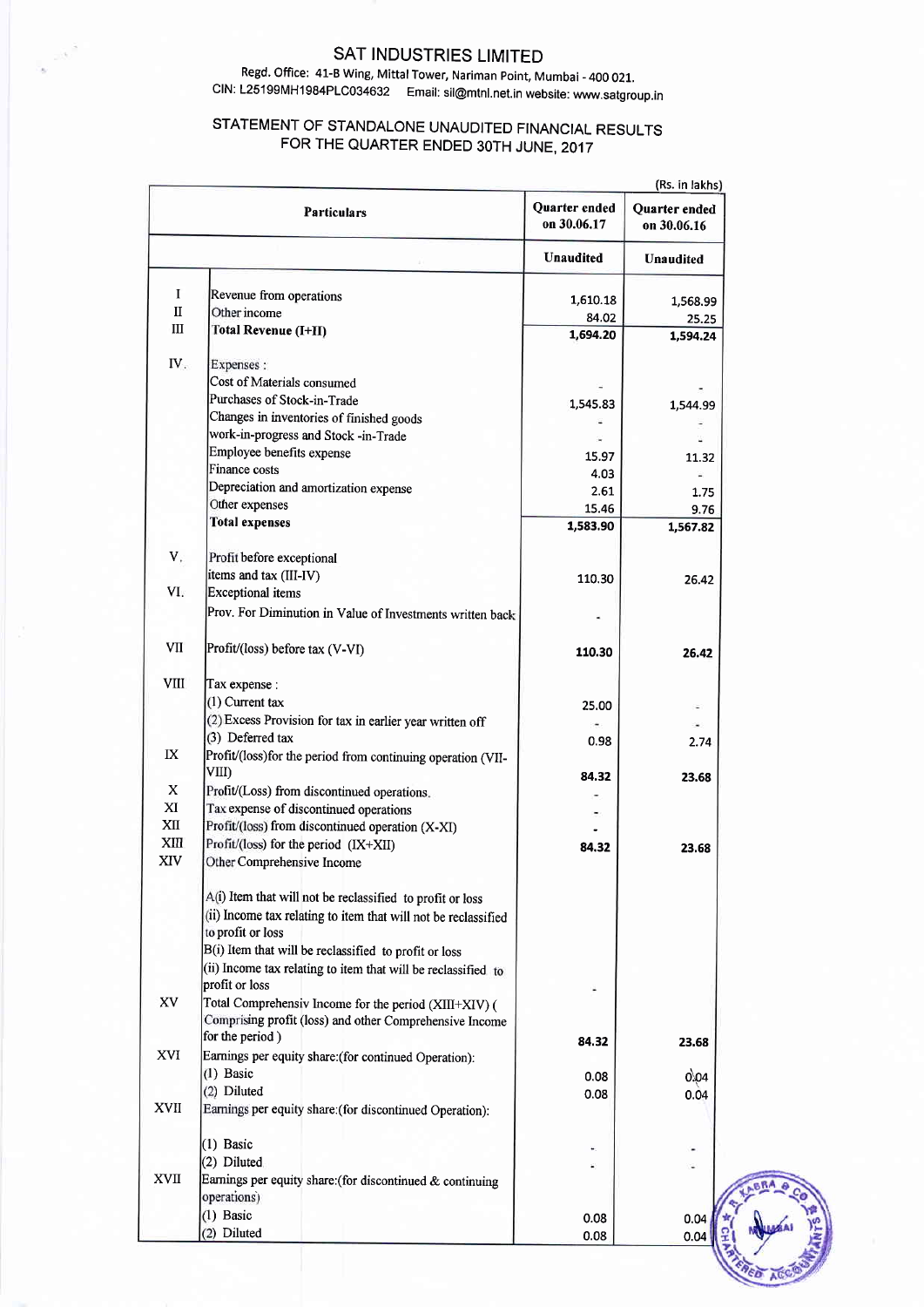## Sat Industries Limited

## Unaudited Standalone Segment Information for the Quarter Ended 30th June,2017

|                                                | <b>Quarter Ended</b> |
|------------------------------------------------|----------------------|
| <b>Particulars</b>                             | June'17              |
| 1 Segment revenue                              |                      |
| (a) Trading                                    | 1,592.93             |
| (b) Investment and Finance                     | 101.27               |
| (c) Others                                     |                      |
| <b>Revenue From Operation</b>                  | 1,694.20             |
| <b>2 Segment Results</b>                       |                      |
| (a) Trading                                    | 47.10                |
| (b) Investment and Finance                     | 98.82                |
| (c) Others                                     |                      |
| <b>Total</b>                                   | 145.92               |
| (i)Interest Expense                            | 4.00                 |
| (ii) Unallocable Expense                       | 31.62                |
| <b>Profit before Tax</b>                       | 110.30               |
| (i) Provision for Current Tax                  | (25.00)              |
| (ii) Provision of Deffered Tax                 | (0.98)               |
| (iii) Excess provision of Tax of earlier years |                      |
| written off                                    |                      |
| <b>Profit After Tax</b>                        | 84.32                |
| <b>3 Segment Assets</b>                        |                      |
| (a) Trading                                    | 1,575.65             |
| (b) Investment and Finance                     | 7,084.48             |
| (c) Unallocable                                | 2,132.42             |
| <b>Total Segment Asset</b>                     | 10,792.55            |
| <b>4 Segment Liabilities</b>                   |                      |
| (a) Trading                                    | 14.40                |
| (b) Unallocable                                | 10,778.15            |
| <b>Total Segment Liablities</b>                | 10,792.55            |